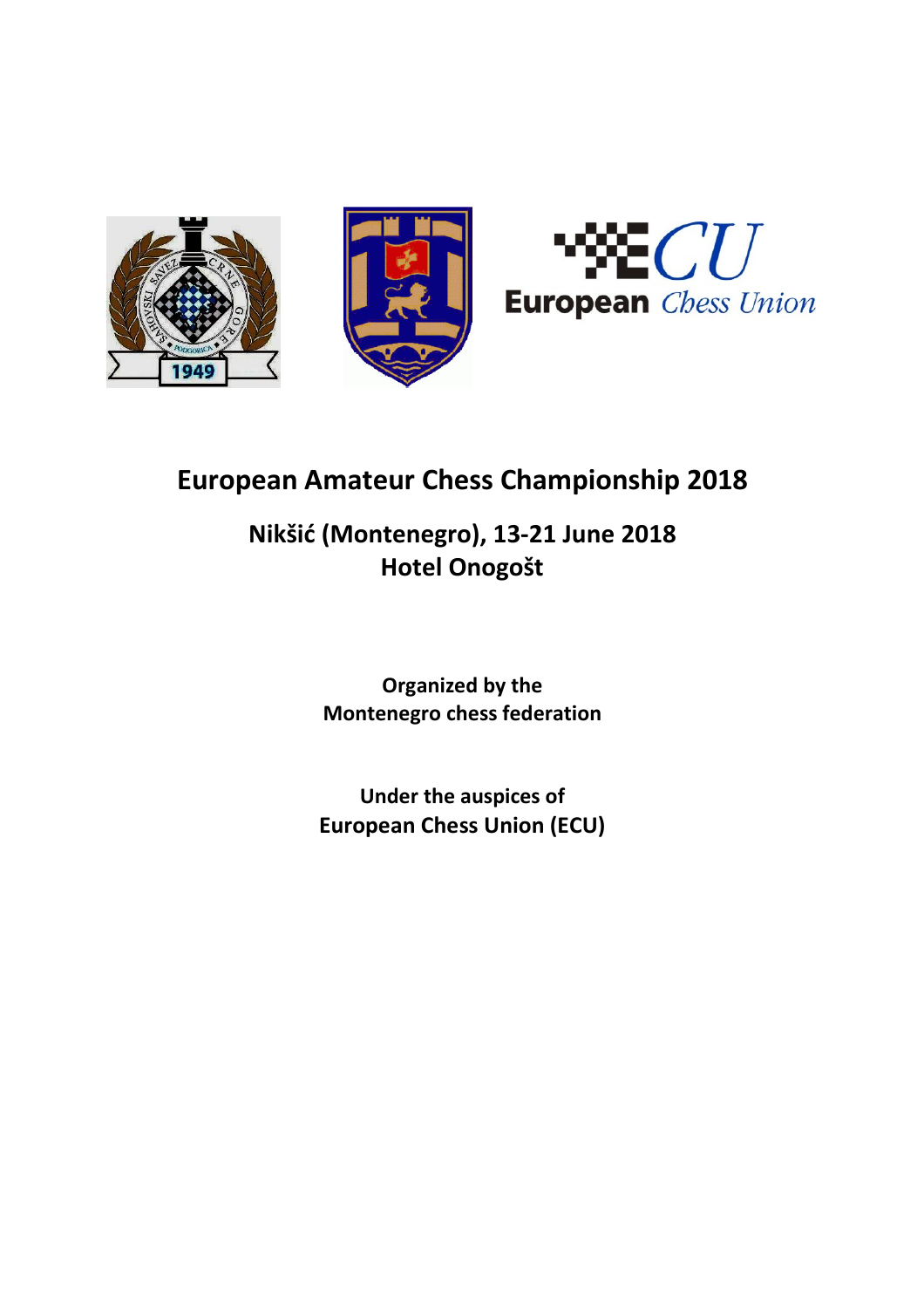## European Amateur Chess Championship 2018

## GENERAL REGULATIONS

#### 1.ORGANIZER

Montenegro chess federation in association with City of Niksic under the auspices of the European Chess Union.

#### 2.VENUE

The European Amateur Chess Championship will be held in Niksic, Montenegro, from June 13(day of arrival) through June 21 (day of departure) 2018. The tournament will be held in the "Onogost" hotel (Njegos str, Niksic, Montenegro). The official accommodating hotel will be Hotel "Onogost". The playing hall is in the same hotel.

#### 3.PARTICIPATION & TOURNAMENT SCHEDULE

The Championships are open tournaments for players registered by their federation.

ECU member federations shall have the right to send as many players as they wish.

All players must not hold any title above CM (or WCM for women) in the sections Under-1700 and Under-2000. All players must not hold any title above FM (or WFM for women) in the section Under-2300.

A player must not have a published FIDE rating of 2300 or greater for at least one year prior to the registration deadline of the event.

For the Under-2000 section, a player must not have a published FIDE rating of 2000 or greater for at least one year prior to the start of the championship.

For the Under-1700 section, a player must not have a published FIDE rating of 1700 or greater for at least one year prior to the start of the championship.

In case a player exceeds the rating of 1700 or 2000 after the registration deadline, he/she will play the upper rating category.

ECU Tournament Regulations for European Amateur Chess Championship http://www.europechess.org/regulations/tournament-regulations/european-amateur-chesschampionship/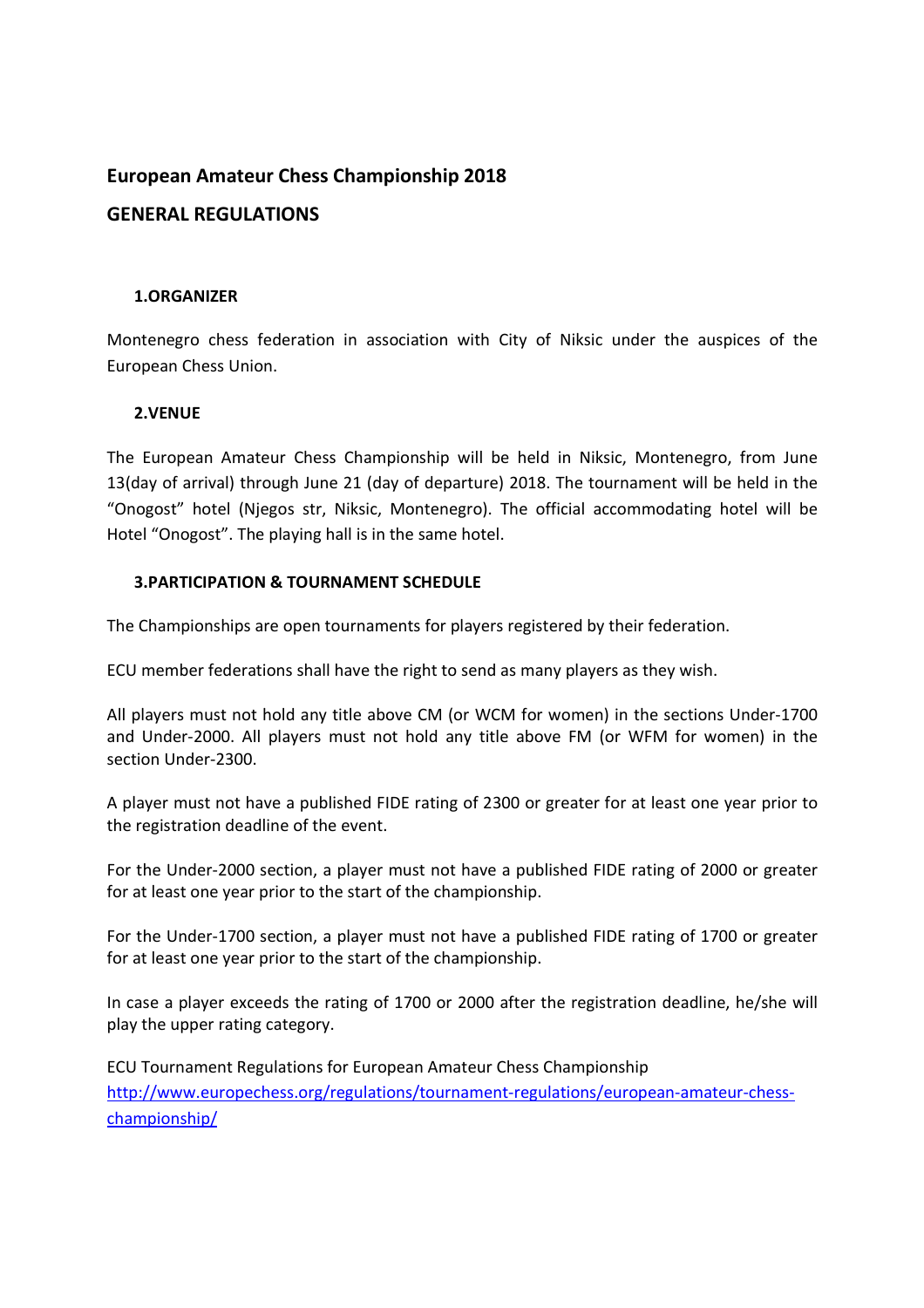| 13. June |               | Arrival of participants                  |
|----------|---------------|------------------------------------------|
| 14. June | 10,00 - 12,00 | Registration                             |
|          | 13,00         | <b>Technical Meeting</b>                 |
|          | 16,00         | Opening ceremony / 1 <sup>st</sup> round |
| 15. June | 16,30         | $2^{nd}$ round                           |
| 16. June | 10,00         | 3 <sup>rd</sup> round                    |
|          | 16,30         | $\overline{4^{th}}$ round                |
| 17. June | 10,00         | $5th$ round                              |
| 18. June | 16,30         | 6 <sup>th</sup> round                    |
| 19. June | 16,30         | $\overline{7}$ <sup>th</sup> round       |
| 20. June | 16,30         | $8th$ round                              |
| 21. june | 10,00         | $\overline{9}$ <sup>th</sup> round       |
|          | 16,00         | Closing ceremony                         |
|          |               |                                          |

#### 4.SYSTEM AND RATE OF PLAY

There will be separate championships for categories Under-2300, Under-2000 and Under-1700. In each rating section, a separate championship for women shall be organized only if there are at least 10 women entries otherwise the women's event will be merged with men (open). The championship is organized in a 9-round Swiss system, in accordance with FIDE Laws of Chess and the ECU Tournament Rules. The rate of play will be 90 minutes for 40 moves plus 30 minutes for the rest of the game, with an increment of 30 seconds per move, starting from move one.

#### 5.TIE-BREAKING SYSTEM

The order of players that finish with the same number of points shall be determined by application of the following tie-breaking procedures in sequence, proceeding from (a) to (b) to (c) to (d) to (e) the extent required:

(a) Results of direct encounters between the tied players (applies only if all tied players have played each other),

(b) Buchholz Cut 1,

(c) Buchholz,

- (d) The greater number of games played with black,
- (e) The Greater number of wins.

#### 6. DRESS CODE

The ECU Rules related to dress code – Chapter B, Article 13 - shall be applied in this competition.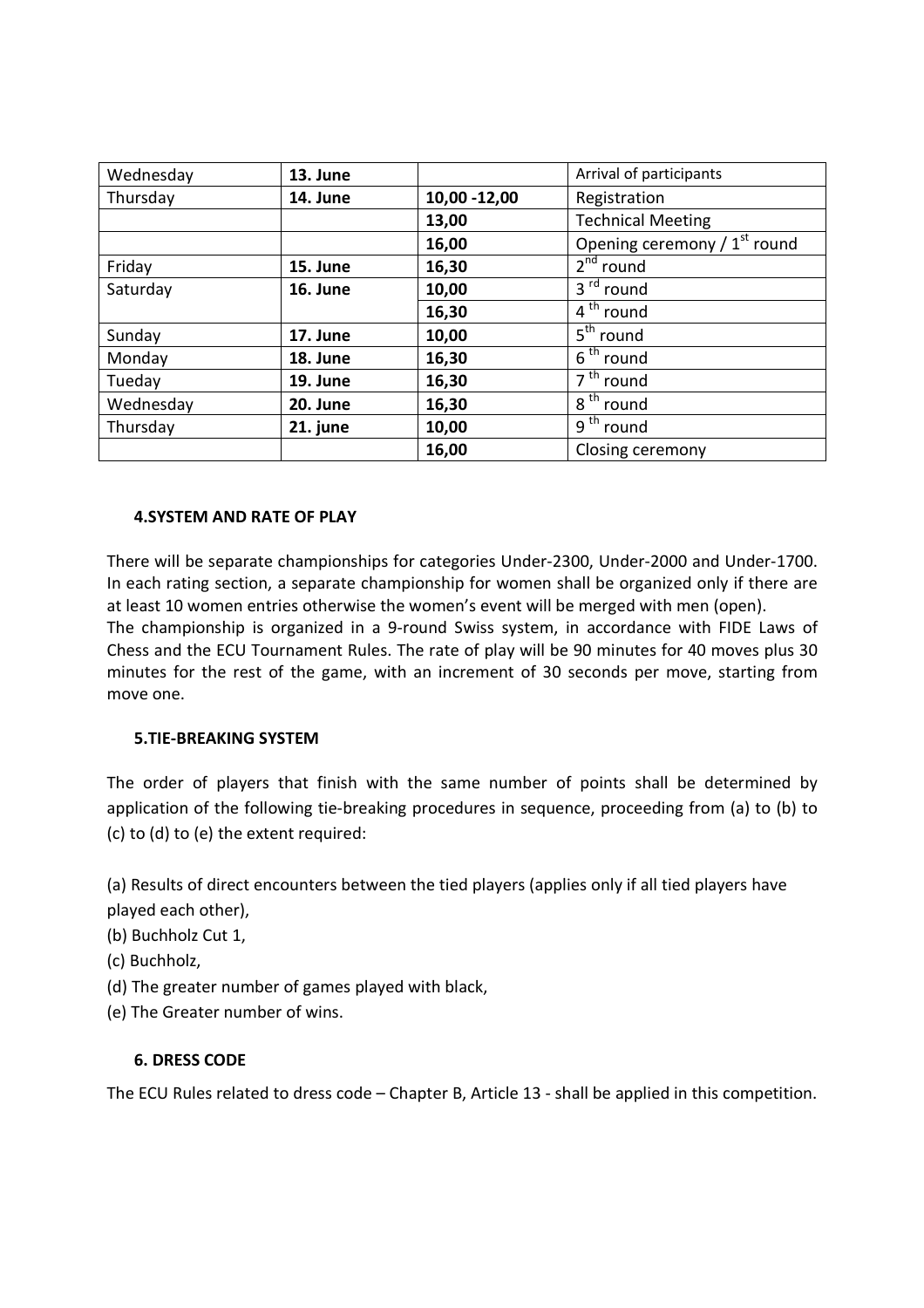#### 7.ARBITERS

The Chief Arbiter and Deputy Chief Arbiter shall be announced one month before the event.

#### 8.APPEALS COMMITTEE

To be elected and/or announced at the technical meeting.

#### 9.APPEALS PROCEDURE

Protests against the decisions of the Chief Arbiter must be submitted, in a written form, to the Chairman of the Appeals Committee, within one hour after completion or interruption of the game. The protest must be accompanied with the sum of 200 EUR, as a deposit of the appellant. The deposit must be handed to the Chairman of the Appeals Committee. If the appeal is accepted, the sum shall be returned immediately. If the appeal is refused, the deposit is forfeited to the European Chess Union.

The appeal has to be lodged by the player. The decisions of the Appeals Committee are final.

#### 10.PRIZES AND TITLES

The prize fund is 5.000EUR as outline below in euros:

| Rank | 2000-2299 open  | 1700-1999 open  | 0-1699 open  |
|------|-----------------|-----------------|--------------|
|      | 650             | 400             | 250          |
| 2    | 400             | 200             | 150          |
| 3    | 250             | 100             | 100          |
| 4    | 100             | 70              | 70           |
| 5    | 50              | 50              | 50           |
|      |                 |                 |              |
| Rank | 2000-2299 women | 1700-1999 women | 0-1699 women |
| 1    | 400             | 250             | 200          |
| 2    | 250             | 150             | 130          |
| 3    | 150             | 100             | 100          |
| 4    | 90              | 70              | 70           |

Each player can win only one money prize (the highest). In case of a tie, prizes will be given according to Hort criteria.

Trophies and medals will be awarded after applying tie-break criteria.

The winners of each category receive the relevant title "European Amateur Chess Champion under 1700 under 2000 and 2300." The winners of women categories receive the relevant title "European Women Amateur Chess Champion under 1700 under 2000 and 2300."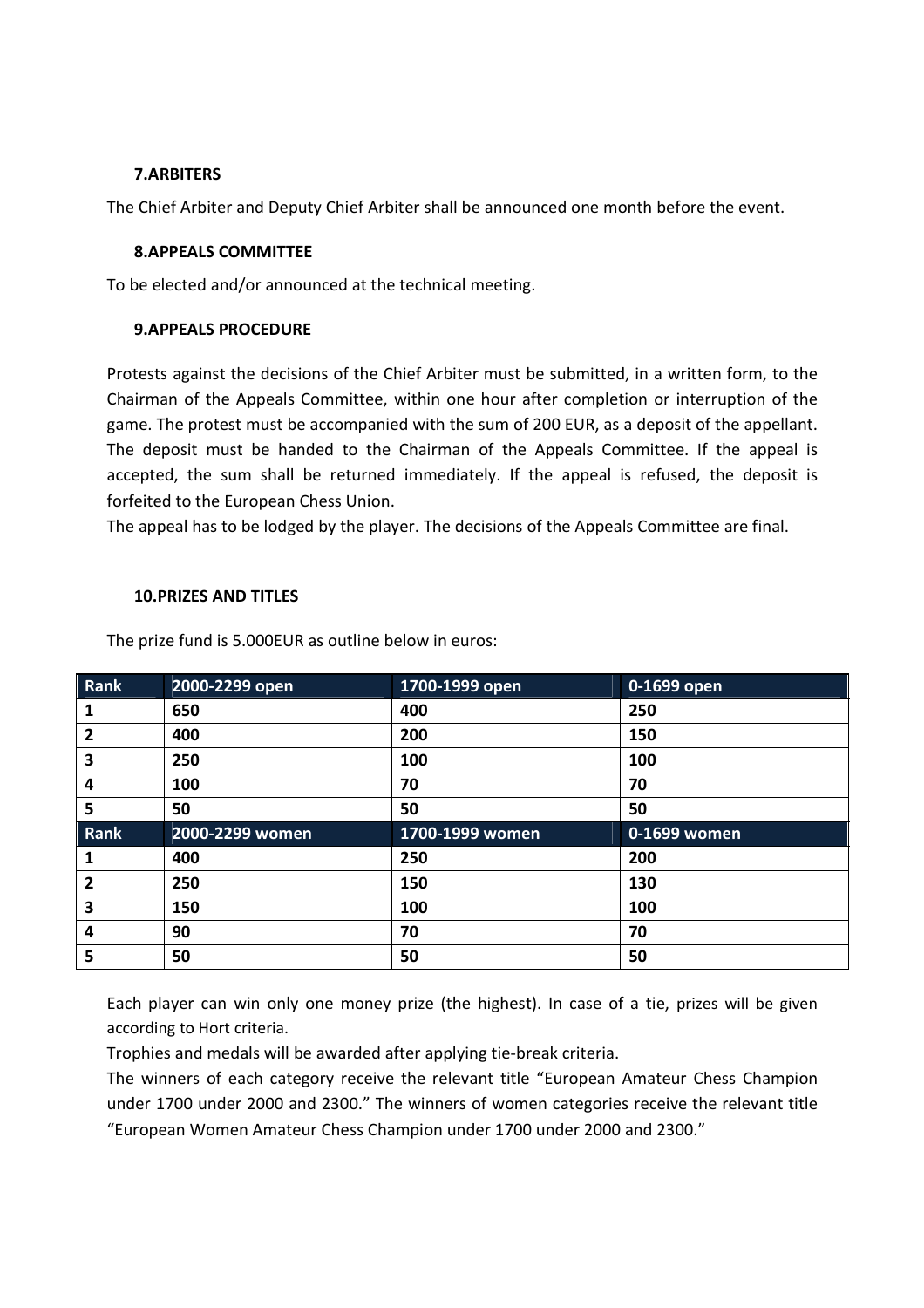The players taking the first three places in each championship section will be awarded with cups and medals. The winner of each European Amateur championship section and the winner of each women European Amateur championship section will be personally invited to participate (with free accommodation sharing a double room) in the next World Amateur Championship and European Amateur Championship, (as long as they don't reach or exceed 2300 rating by the registration deadline) and their places cannot be substituted.

## 11.REGISTRATION AND FEES

The registration fee: 55 EUR (The ECU entry fee of 15 EUR is included in the registration fee). The registration deadline is 18 May 2018 through online registration: office@sahcg.me.

## 12.ACCOMMODATION

The playing hall is in the hotel "Onogost", which is also the official hotel for accommodation for players. In order to book a room in the official hotel it is necessary to make a 20% advance payment of the total accommodation amount together with the registration fee before May 18, 2018. If a participant wants he/she may also pay the total amount for the accommodation before the end of the registration period. The advance payment for the hotel shall be paid to the following account:

| Field 56A:                   | <b>SOGEFRPP</b>                                                                 |
|------------------------------|---------------------------------------------------------------------------------|
| (Intermediary)               | Societe Generale – Paris                                                        |
| Field 57A:                   | <b>PDBPMEPG</b>                                                                 |
| (Account with Inst)          | Societe Generale banka Montenegro                                               |
| Field $59:$<br>(Beneficiary) | ME25550005120000035135<br>ŠAHOVSKI SAVEZ CRNE GORE<br>19 decembra 21, Podgorica |

The foreign bank commissions must be paid by the sender. If not, the respective amount will be charged and should be paid in full before the end of the second round.

#### Hotel Onogošt: prices are per person/per night, taxes included

| $1/1$ (single room) | $55,00$ – full board |
|---------------------|----------------------|
| 1/2 (double room)   | 42,00 - full board   |
| 1/3 (triple room)   | 34,00 - full board   |

For additional information and private accommodation please contact organizer.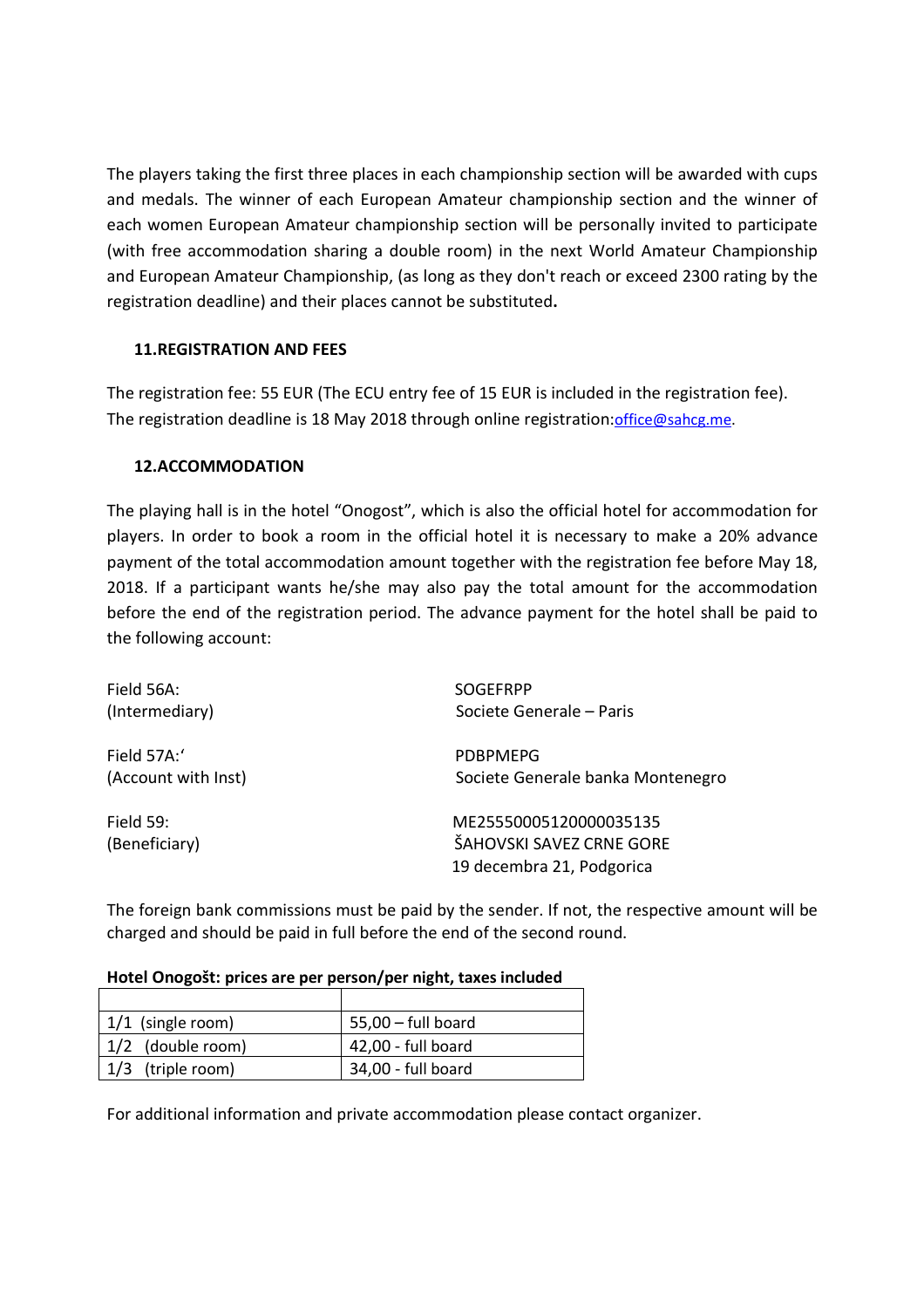#### 13.TRAVEL CONNECTIONS AND TRANSFER

Transfer for all participants from Podgorica (55 km) and Tivat (110 km) International airport to Niksic will be provided by the Organizing Committee. The transport services will be available on 13 June, 2018 (arrival) and 21 June, 2018 (departure). If the Organizing Committee is able, it will accept special requests from guests regarding the transfer dates. The transfer cost is 40 EUR per person (both way) from Podgorica and 90 EUR per person (both way) from Tivat. It is also possible to organize transport from Dubrovnik, Croatia (110 km) airport to Niksic, upon

a special request made to the organizers.

#### 14.VISAS

If you need a visa to Montenegro, please contact the organizer as soon as possible. We will provide all possible assistance in getting the visa.

#### 15.ADDITIONAL REGULATIONS

The FIDE Anti-Cheating guidelines are valid for European Amateur Chess Championship and random AC inspections are possible.

Analyzing is not allowed in the playing hall.

During their games the players are not allowed to go to the analysis room. Photography with flash may be used only during the first ten minutes of each round.

As long as the game is in progress, a player may talk only to an arbiter or with his opponent as permitted by the Laws of Chess.

The default arrival time is 15 minutes after the start of the round.

During a game, a player is forbidden to have a mobile phone, electronic means of communication or any device capable of suggesting chess moves on their person in the playing venue. These devices can be stored in a box, at the arbiter desk. The device must be completely switched off. Further instructions regarding this matter will be given during the technical meeting.

We assume that all players have read the Tournament Regulations and are obliged to obey them.

#### 16.TOURNAMENT OFFICE

Participants can get all necessary information regarding registration and payments: E-mail: office@sahcg.me

#### 17.OFFICIAL WEBSITE

The official website of the championship www.sahcg.me